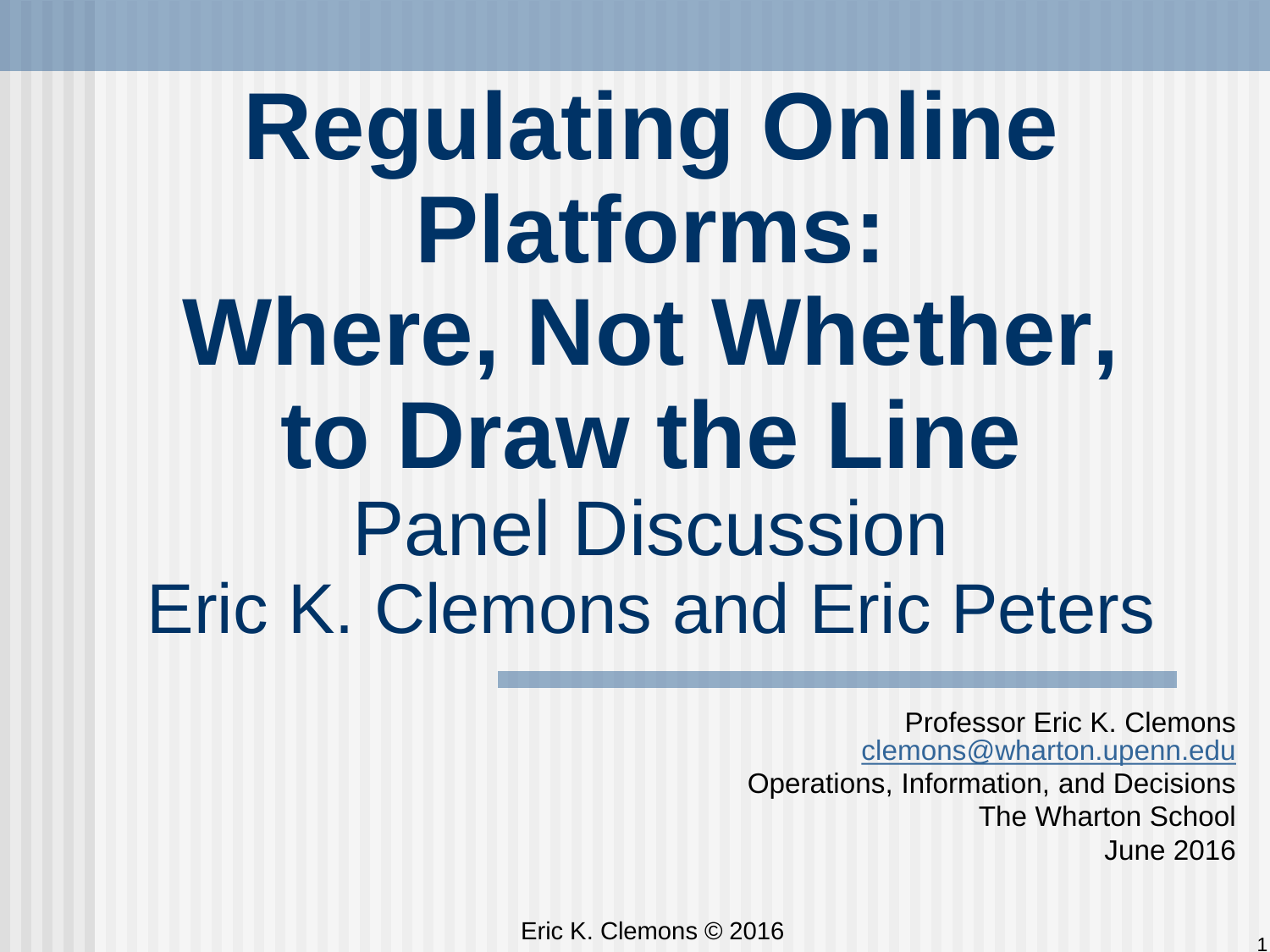#### **& Chatham House Rules** *"At a seminar in BU I heard that …" Not "Eric Clemons of Wharton said that ..."*



# CHATHAM HOUSE The Royal Institute of **International Affairs**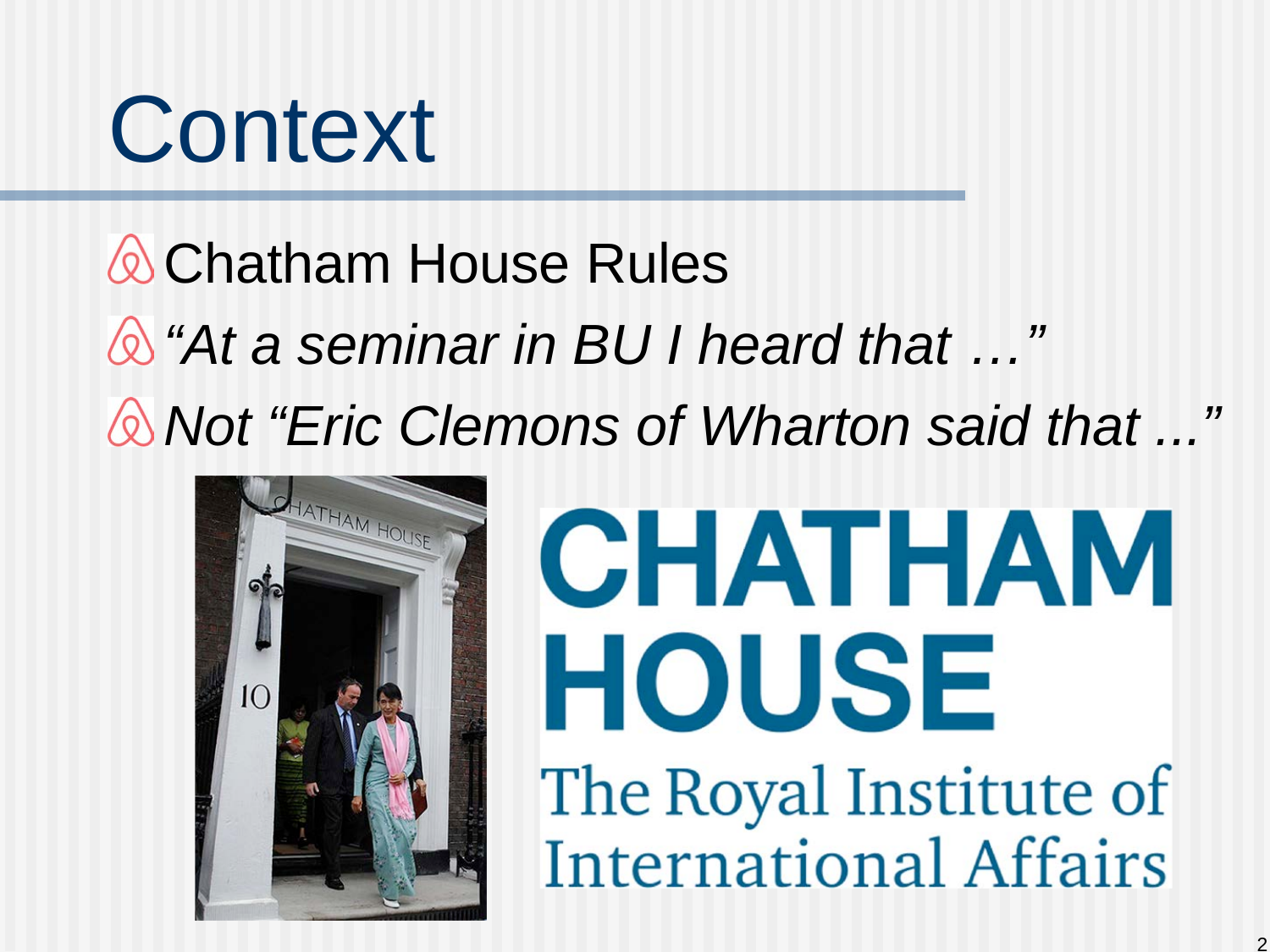

**& We all want the most** open, flexible, innovative, and valuable internet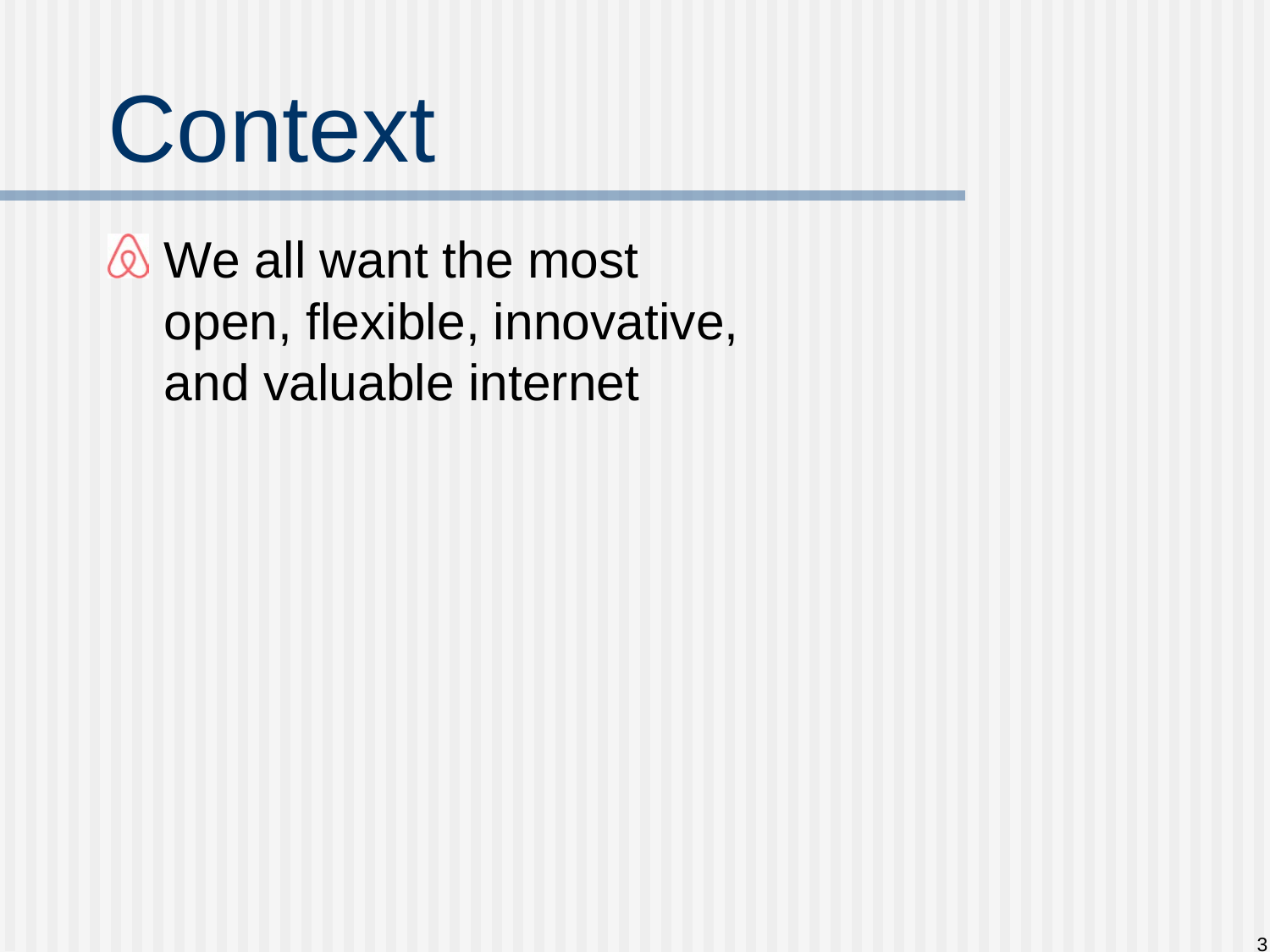We all want the most open, flexible, innovative, and valuable internet **& And yet, we can all agree** 

that some regulation is necessary

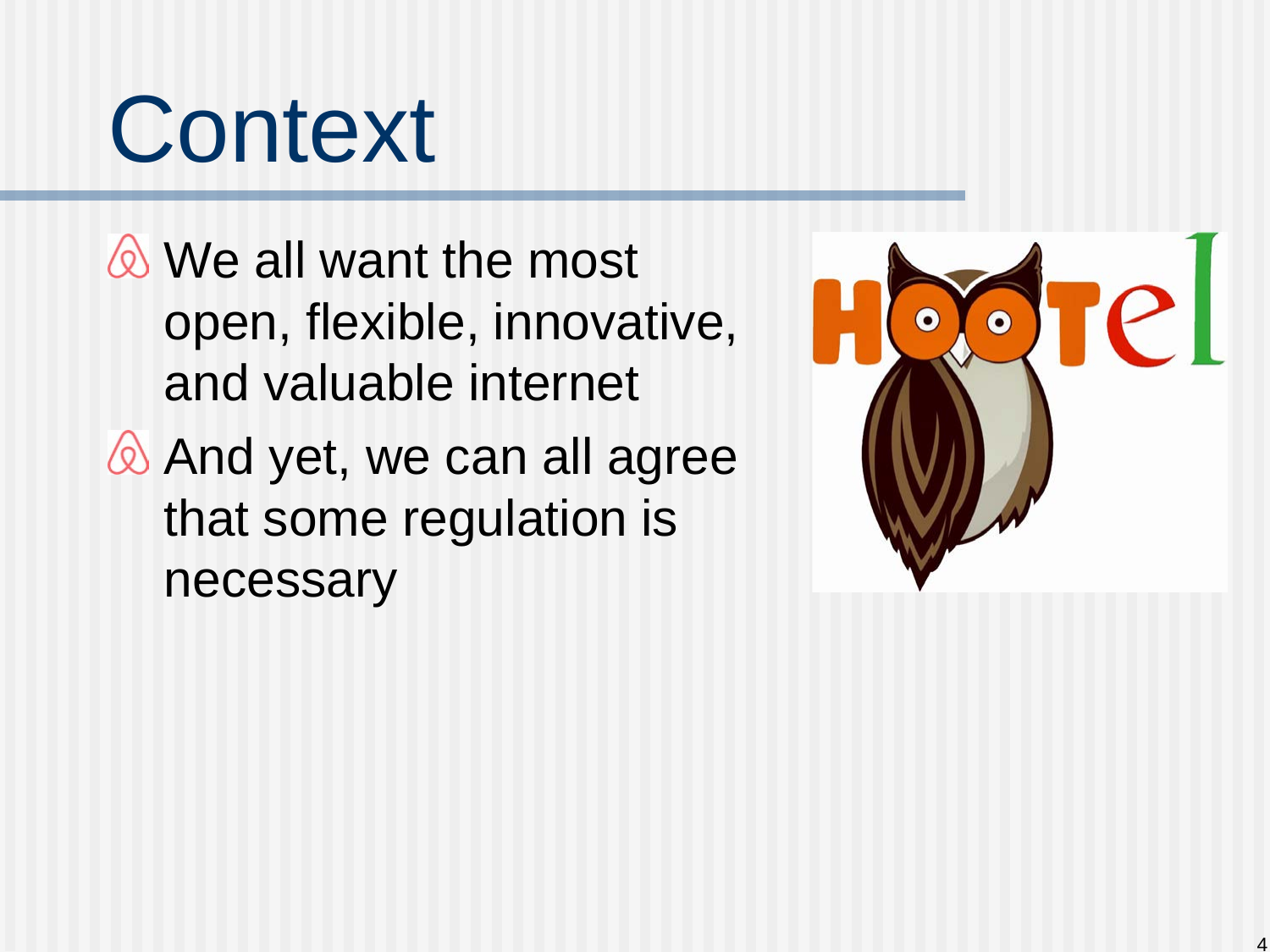- We all want the most open, flexible, innovative, and valuable internet
- **& And yet, we can all agree** that some regulation is necessary



- We can agree that there is a line that platforms should not cross
- $\&$  We cannot agree on where to draw the line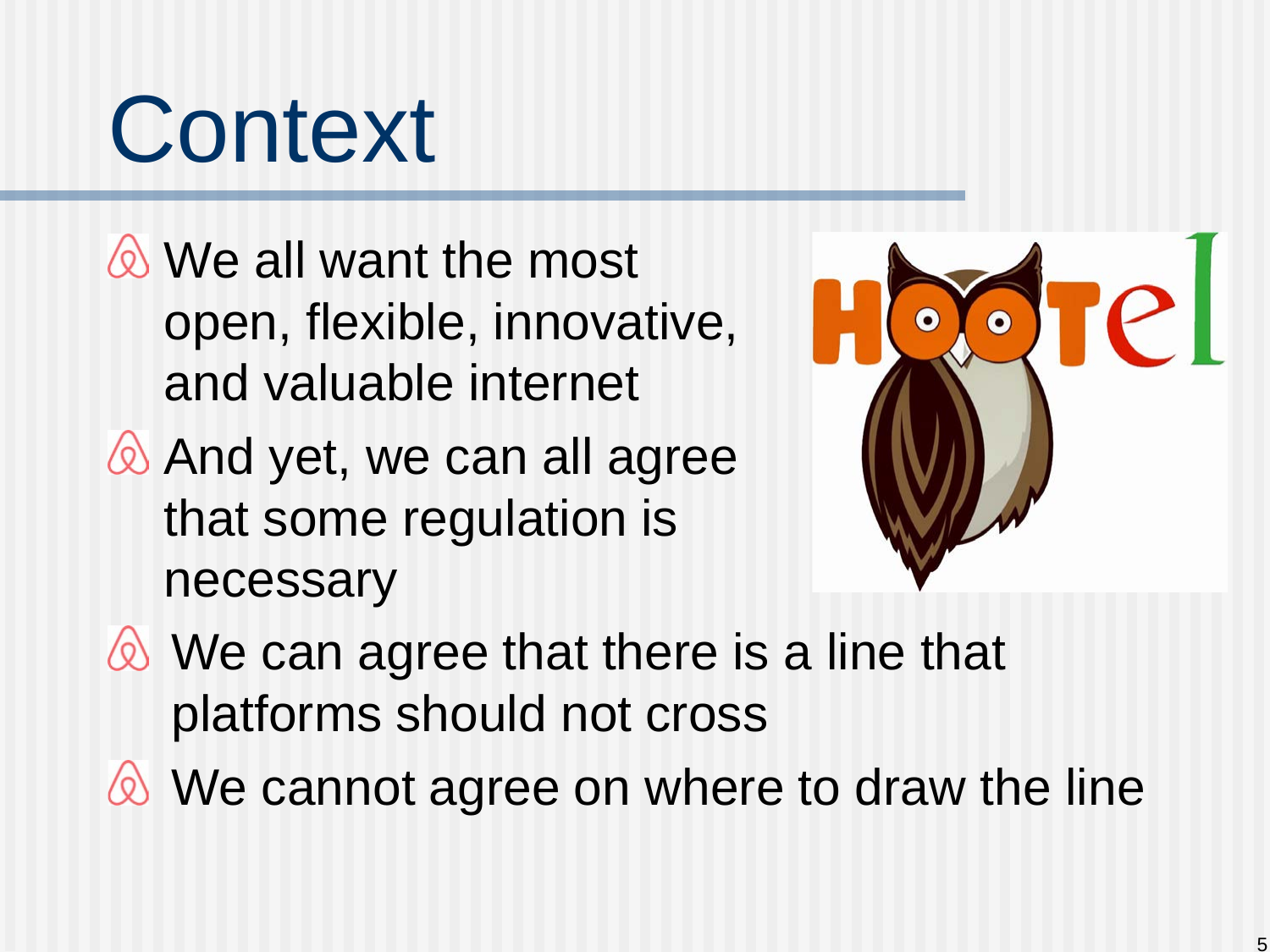- We all want the most open, flexible, innovative, and valuable internet
- We cannot agree on where to draw the line
- **& But perhaps we can agree on who should and** should not make the decisions
	- **O** This needs innovative and creative thinking
	- **D** Innovative and creative lawyers can be scary
	- **And internet entrepreneurs will almost certainly** draw the line in a way that maximizes their value rather than maximizing social welfare
	- **O** So the decisions should probably be made by us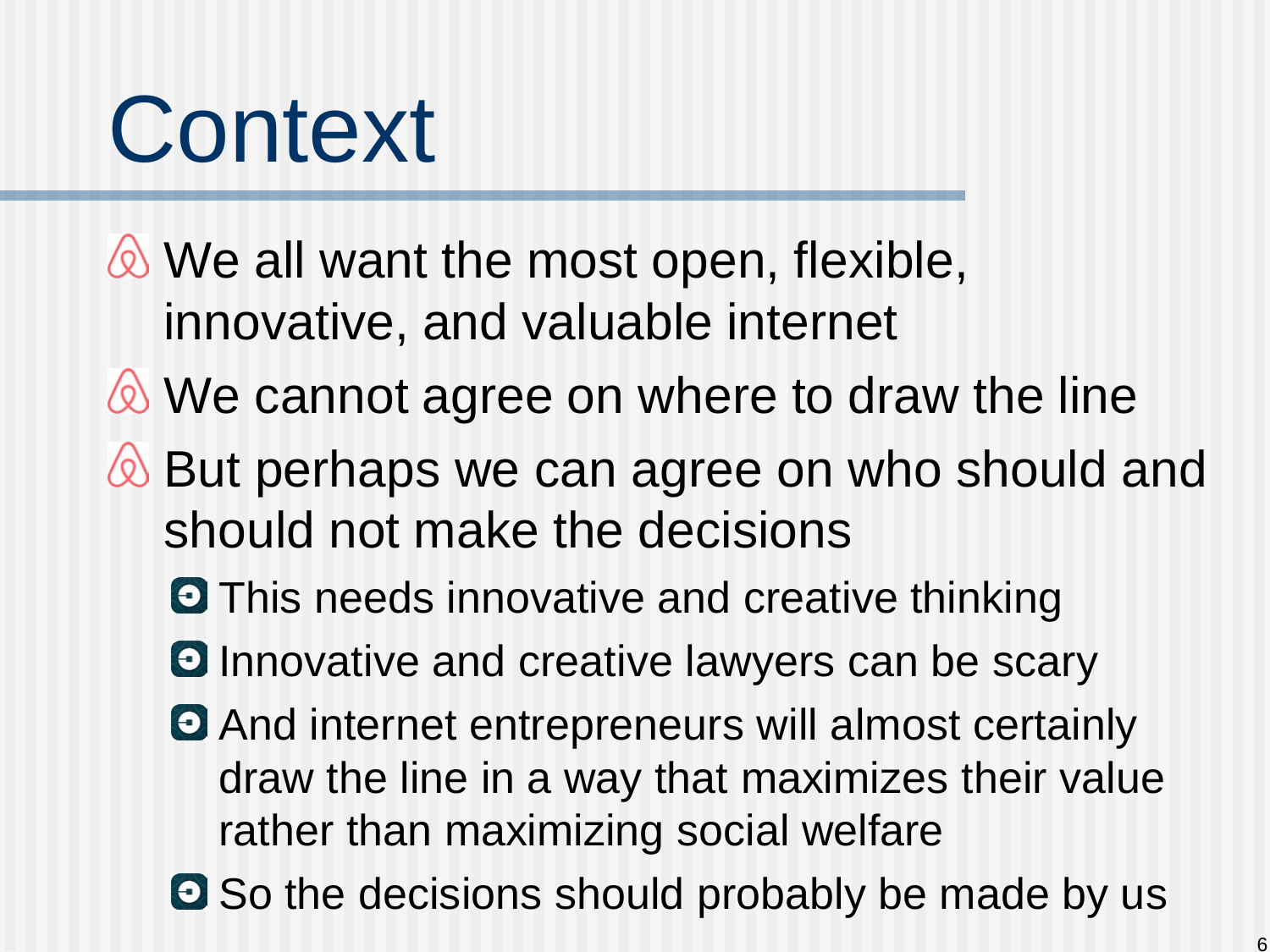### Motivational Example

- **Should we want [Airbnb](https://www.airbnb.com/) to flourish because it is economically efficient to** allow the owners of properties to find their most economically valuable use?
- $\&$  If it is more profitable for building owners to refuse to renew the leases for some apartment residents in San Francisco and to convert their properties into full-time Airbnb rentals, should we permit it?
- What if the residents object to being evicted from their apartments
- What if their neighbors object to having strangers and transients in an apartment building so that their home feels like a hotel?
- $\circledA$  If hotel operators argue that owners who rent through Airbnb have an unfair advantage because they pay fewer taxes, have fewer regulations on safety, or can locate in residential neighborhoods where hotels cannot, should we impose greater restrictions on Airbnb to level the playing field?
- Who would really benefit from these additional laws and regulations and how do you balance competing interests?
- **A** How should we decide on the appropriate guidelines for regulators to follow?